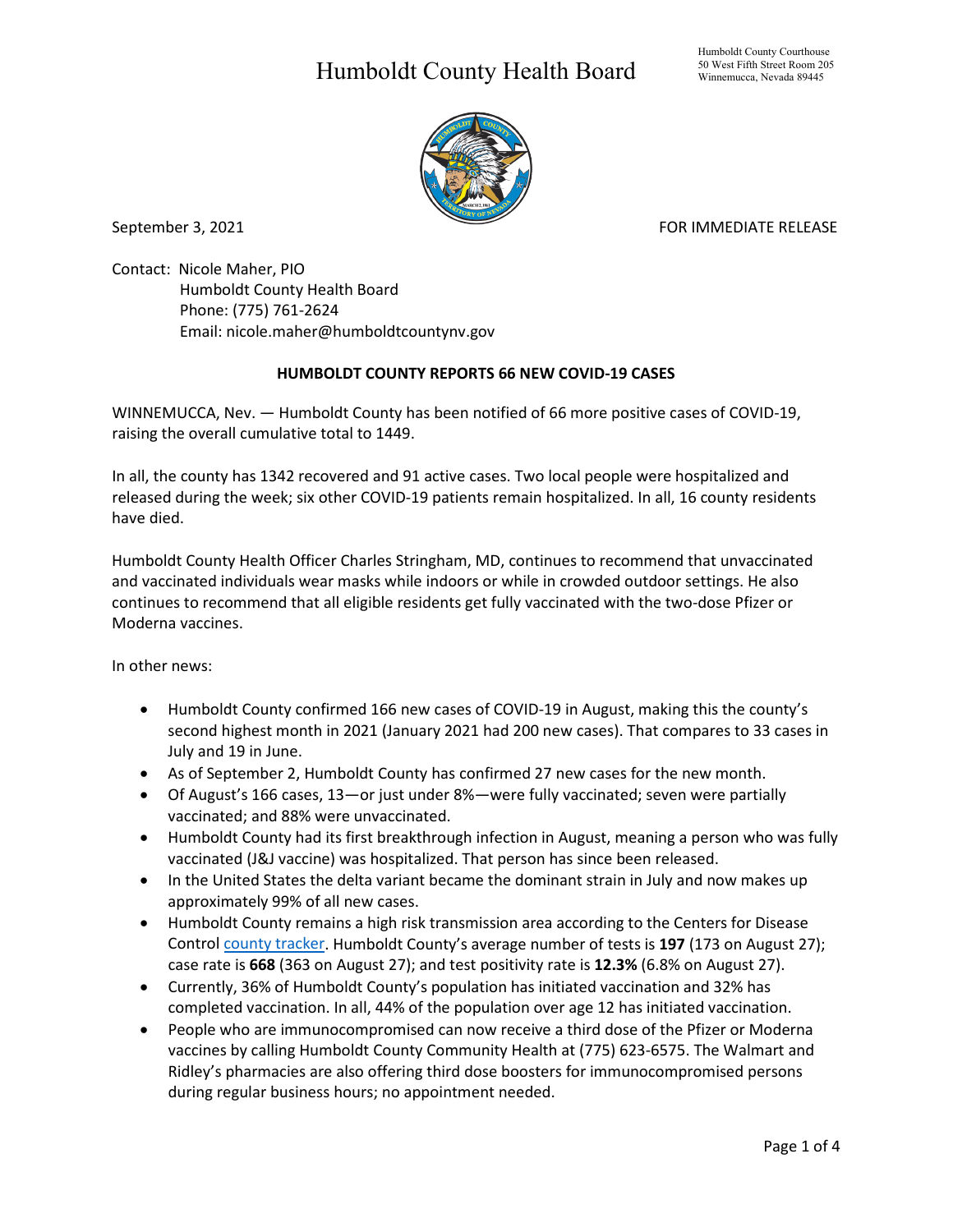• Humboldt County Community Health has announced the annual *Drive-Thru Flu POD* for 4 p.m. to 8 p.m. Wednesday, September 29. Flu vaccines are also available at the Walmart Pharmacy during regular business hours; no appointment is necessary.

Based on available information, close contacts of the newest Humboldt County cases are being notified and are following self-isolation procedures to prevent community spread of the virus.

| Case # | Gender | <b>Age Range</b> | <b>Contact</b>      | <b>Status</b>         |
|--------|--------|------------------|---------------------|-----------------------|
| 1384   | Woman  | 20s              | Under investigation | Self-isolating        |
| 1385   | Woman  | 30 <sub>s</sub>  | Under investigation | Self-isolating        |
| 1386   | Male   | Child            | Under investigation | Self-isolating        |
| 1387   | Man    | 20s              | Under investigation | Self-isolating        |
| 1388   | Woman  | 40s              | Under investigation | Self-isolating        |
| 1389   | Male   | Child            | Under investigation | Self-isolating        |
| 1390   | Man    | 20s              | Under investigation | Self-isolating        |
| 1391   | Woman  | 40s              | Under investigation | Self-isolating        |
| 1392   | Woman  | 20s              | Under investigation | Self-isolating        |
| 1393   | Man    | 60s              | Under investigation | Self-isolating        |
| 1394   | Man    | 70s              | Under Investigation | Deceased              |
| 1395   | Male   | Teen             | Under investigation | Self-isolating        |
| 1396   | Man    | 60s              | Under investigation | Self-isolating        |
| 1397   | Man    | 50s              | Under investigation | Self-isolating        |
| 1398   | Man    | 20s              | Under investigation | Self-isolating        |
| 1399   | Man    | 30s              | Under investigation | Self-isolating        |
| 1400   | Woman  | 50s              | Under investigation | Self-isolating        |
| 1401   | Man    | 20s              | Under investigation | Self-isolating        |
| 1402   | Female | Child            | Under investigation | Self-isolating        |
| 1403   | Woman  | 30s              | Under investigation | Self-isolating        |
| 1404   | Man    | 60s              | Under investigation | Self-isolating        |
| 1405   | Man    | 30 <sub>s</sub>  | Under investigation | Self-isolating        |
| 1406   | Woman  | 30s              | Under investigation | Self-isolating        |
| 1407   | Male   | Teen             | Under investigation | Self-isolating        |
| 1408   | Woman  | 40s              | Under investigation | Self-isolating        |
| 1409   | Woman  | 20s              | Under investigation | Self-isolating        |
| 1410   | Male   | Teen             | Under investigation | Self-isolating        |
| 1411   | Woman  | 70s              | Under investigation | *Past Hospitalization |
| 1412   | Woman  | 30 <sub>s</sub>  | Under investigation | Self-isolating        |
| 1413   | Man    | 20s              | Under investigation | Self-isolating        |
| 1414   | Woman  | 40s              | Under investigation | Self-isolating        |
| 1415   | Man    | 20s              | Under investigation | Self-isolating        |
| 1416   | Man    | 40s              | Under investigation | Self-isolating        |
| 1417   | Woman  | 20s              | Under investigation | Self-isolating        |
| 1418   | Female | Child            | Under investigation | Self-isolating        |
| 1419   | Woman  | 50s              | Under investigation | Self-isolating        |

Brief summary information of Humboldt County's latest cases follows: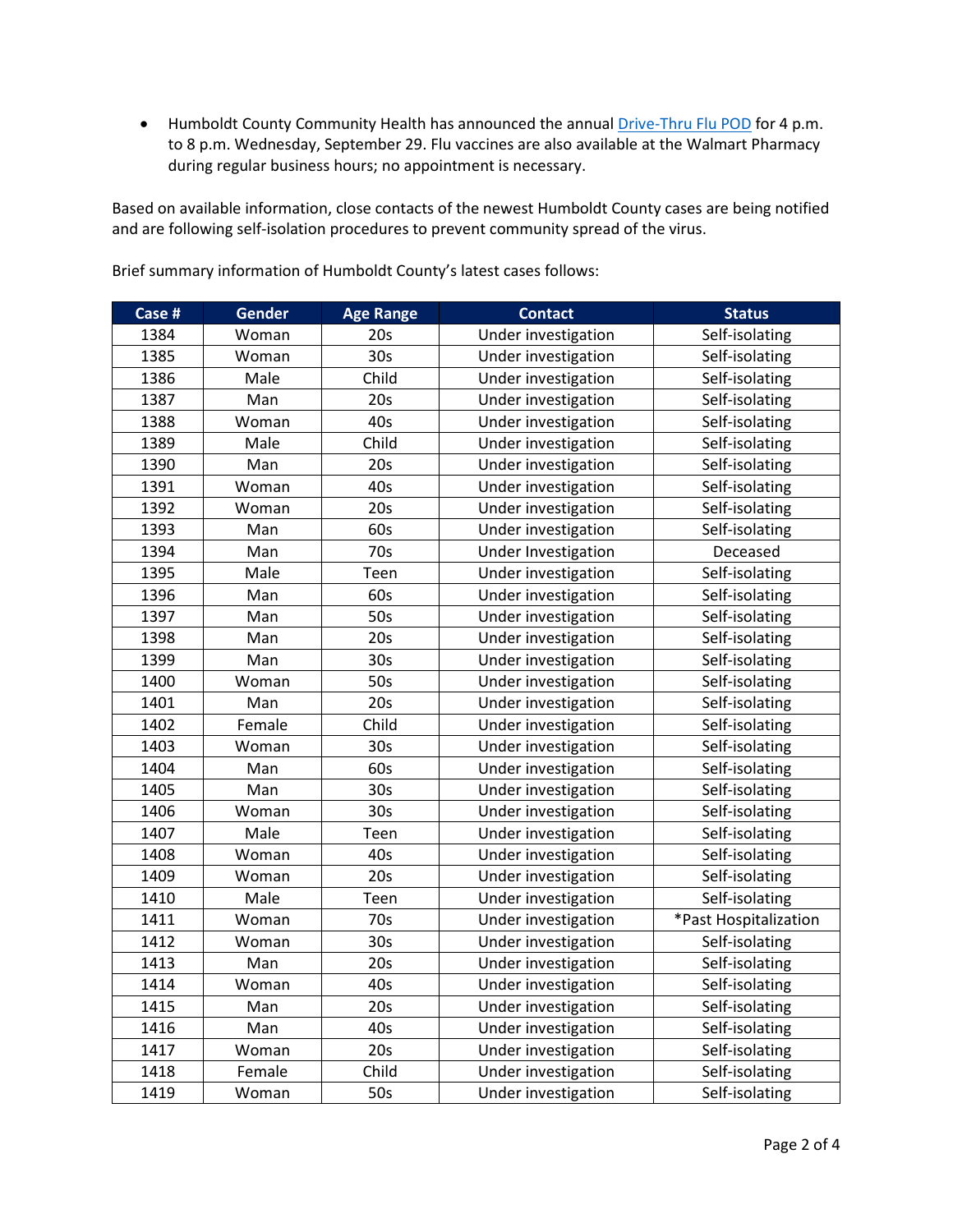| Case # | <b>Gender</b> | <b>Age Range</b> | <b>Contact</b>      | <b>Status</b>  |
|--------|---------------|------------------|---------------------|----------------|
| 1420   | Man           | 30 <sub>s</sub>  | Under investigation | Self-isolating |
| 1421   | Man           | 50s              | Under investigation | Self-isolating |
| 1422   | Man           | 50s              | Under investigation | Hospitalized   |
| 1423   | Woman         | 20s              | Under investigation | Self-isolating |
| 1424   | Woman         | 40s              | Under investigation | Self-isolating |
| 1425   | Woman         | 40s              | Under investigation | Self-isolating |
| 1426   | Man           | 50s              | Under investigation | Self-isolating |
| 1427   | Woman         | 50s              | Under investigation | Self-isolating |
| 1428   | Male          | Teen             | Under investigation | Self-isolating |
| 1429   | Woman         | 50s              | Under investigation | Self-isolating |
| 1430   | Man           | 30s              | Under investigation | Self-isolating |
| 1431   | Male          | Teen             | Under investigation | Self-isolating |
| 1432   | Man           | 40s              | Under investigation | Self-isolating |
| 1433   | Male          | Teen             | Under investigation | Self-isolating |
| 1434   | Woman         | 60s              | Under investigation | Self-isolating |
| 1435   | Man           | 30 <sub>s</sub>  | Under investigation | Self-isolating |
| 1436   | Male          | Teen             | Under investigation | Self-isolating |
| 1437   | Woman         | 40s              | Under investigation | Self-isolating |
| 1438   | Man           | 40s              | Under investigation | Self-isolating |
| 1439   | Man           | 50s              | Under investigation | Self-isolating |
| 1440   | Female        | Child            | Under investigation | Self-isolating |
| 1441   | Man           | 30 <sub>s</sub>  | Under investigation | Self-isolating |
| 1442   | Male          | Child            | Under investigation | Self-isolating |
| 1443   | Male          | Child            | Under investigation | Self-isolating |
| 1444   | Male          | Teen             | Under investigation | Self-isolating |
| 1445   | Man           | 40s              | Under investigation | Self-isolating |
| 1446   | Man           | 30 <sub>s</sub>  | Under investigation | Self-isolating |
| 1447   | Woman         | 40s              | Under investigation | Self-isolating |
| 1448   | Woman         | 60s              | Under investigation | Self-isolating |
| 1449   | Man           | 60s              | Under investigation | Self-isolating |

\*Past hospitalization means the person was hospitalized sometime during the past week (since the previous reporting period) but has since been released and is self-isolating.

The following vaccination opportunities are available to Humboldt County residents:

- **Ridley's Pharmacy** is offering the Moderna and Johnson & Johnson vaccines to Humboldt County residents age 18 and older. The third dose Moderna booster is also available. No appointment is necessary; drop by anytime between 9 a.m. and 6 p.m. Monday through Friday, not including holidays.
- **The Walmart Pharmacy** is offering COVID-19 vaccines to all individuals age 12 and older, including the third dose booster. Vaccine type depends on age and availability. No appointment is necessary; go to the pharmacy drop-off window to ask for assistance.